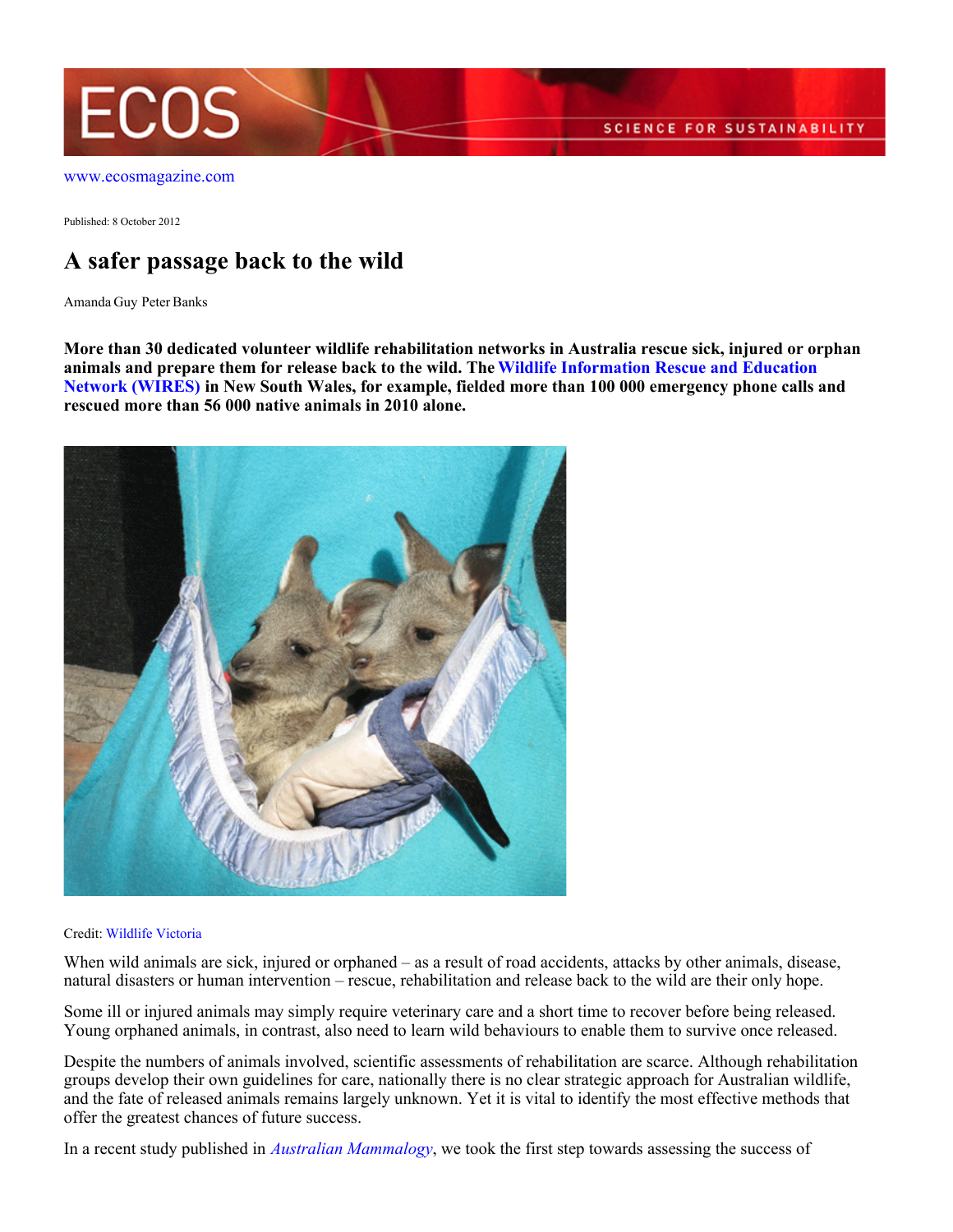rehabilitation of Australian wildlife by surveying wildlife rehabilitators about their practices.

We sent an online survey to wildlife rehabilitation centres and groups across Australia, receiving responses from people working with frogs, reptiles, birds, possums, macropods, wombats, gliders, koalas, flying foxes, bats, monotremes and various small mammal species.

Orphaned and injured wild animals are the most common type under care. Surprisingly, we found that about 20 per cent of the rescued wildlife are confiscated pets – an issue more commonly associated with developing countries, where pets such as primates and exotic birds tend to be more common.

Most rehabilitators we surveyed cited animal welfare and conservation as their most important objectives. In terms of record-keeping, most collect background information for each rescued animal, including details about what had happened to it (if known), where it was found and its diet.

Quarantining of rescued animals is common, but the period is usually less than 2 weeks. Quarantine is important to prevent disease transmission from the new arrival to existing animals at the centre or care facility. It also allows the new animal to be fully assessed prior to rehabilitation.



#### Credit: [Wildlife Victoria](http://www.wildlifevictoria.org.au/)

Our findings show that few animals are examined by a vet before release. Many rehabilitators instead rely on observations of behaviour and condition to assess health. They also indicated they would consider euthanasia in cases where a serious medical issue would make it difficult for an animal to survive in the wild – such as blindness, paralysis, loss of limbs or untreatable injuries.

Our survey revealed numerous factors that challenge the success of current wildlife rehabilitation efforts.

Negative attitudes towards rehabilitation are an issue, particularly in rural areas where some native species are considered pests. One respondent noted, 'The most negativity we get is from farmers. They are concerned that native animals compete [with farm animals] for feed and damage fences.'

This issue is compounded in areas where government policy allows permits to be issued for the destruction of species perceived as pests.

Most rehabilitators do not conduct pre-release medical screening, putting other wildlife in the release area at risk of disease.

Although most respondents believed they were knowledgeable about the animals in their care, some were unaware of which animal behaviours are considered abnormal – such as pacing or toe sucking. Because there are no consistent guidelines for assessing animal behaviour before release, many rehabilitators still release animals that exhibit abnormal, repetitive (stereotypic) behaviours.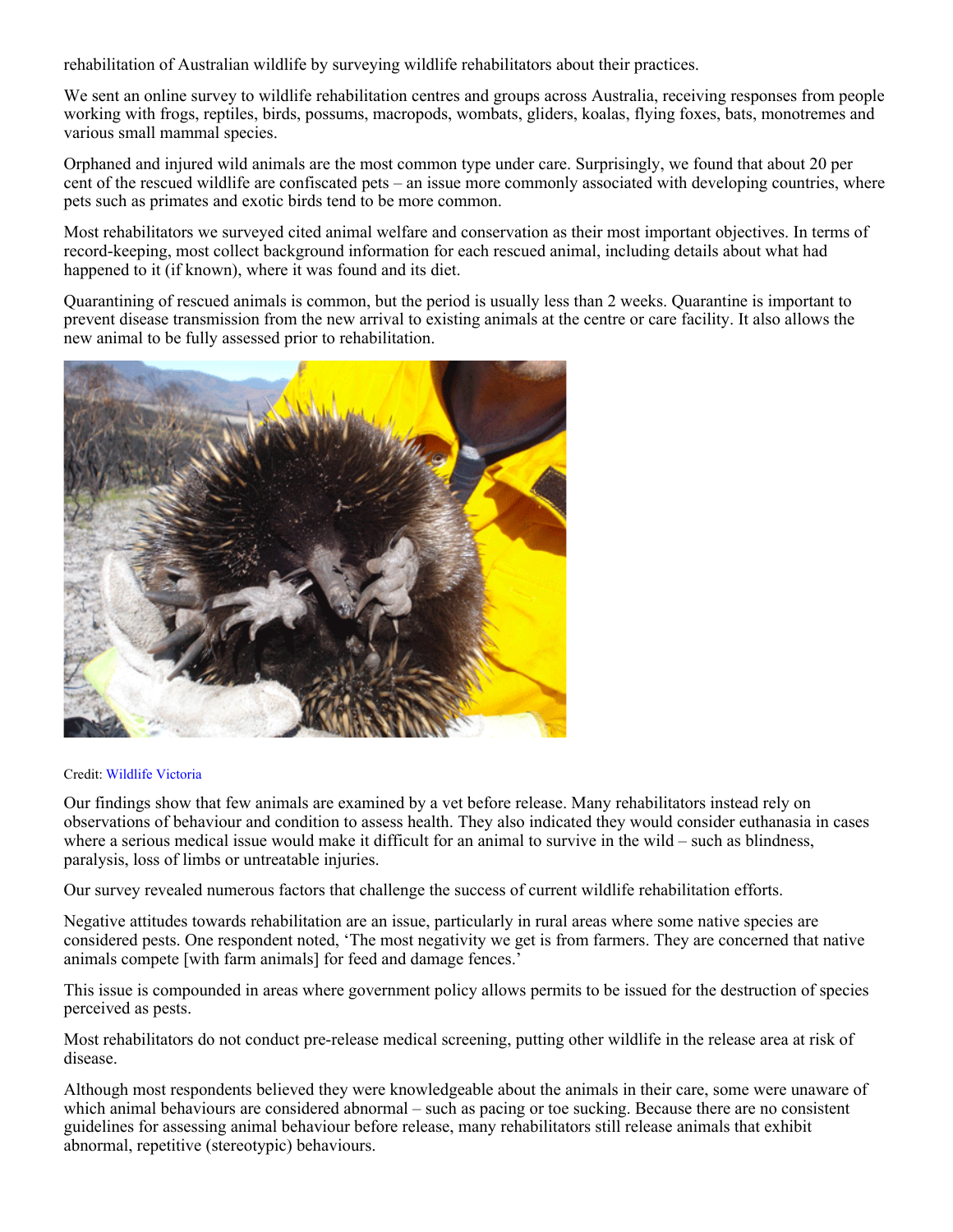Some animals become habituated and show no fear of humans or domestic animals, which puts them at risk of predation after release. To increase their survival chances, rehabilitators may need to train wildlife – particularly orphaned or hand-reared animals – to avoid predators.



#### Credit: [Wildlife Victoria](http://www.wildlifevictoria.org.au/)

We asked respondents which factors they considered in assessing the suitability of release sites. These included availability of food and water, correct habitat type, predators, and proximity to roads and other human-related dangers. Fewer than 35 per cent considered all of these factors.

Many rehabilitators released animals on their own property, probably the easiest option for monitoring but not necessarily the most appropriate. Consideration also needs to be given to how many animals the area can support or whether it is the best available site for release.

After releasing animals to the wild, rehabilitators typically monitor them for only a few days or weeks – primarily because of a lack of time, money, resources, expertise and government support.

It can also be difficult to track released wildlife. Feeding stations may be used to encourage the animals to visit a certain location, but around one-tenth of rehabilitators used more sophisticated methods such as tracking devices, motion-sensing cameras and microchips.

Only about half the rehabilitators assessed the success of releases, and for most, this was based on short-term monitoring data. Although the criteria for success are sensible – such as whether the animals are healthy, independent, feed from natural sources, behave normally and breed – rigorous assessment requires long-term monitoring data.

Given our findings, we see scope for the development of best-practice guidelines for wildlife rehabilitation in Australia based on shared knowledge. We encourage scientific researchers to collaborate with wildlife volunteer networks to expand our knowledge and help improve this potentially valuable wildlife conservation practice.

*Amanda Guy is a PhD candidate at the University of New South Wales. [Peter Banks](http://www.ecosmagazine.com/?paper=EC12344) is an Associate Professor at the University of Sydney.*

## **More information**

Guy, AJ, Banks, P (2011) A survey of current rehabilitation practices for native mammals in eastern Australia. *Australian Australian Mammalogy* 34, 108-118.